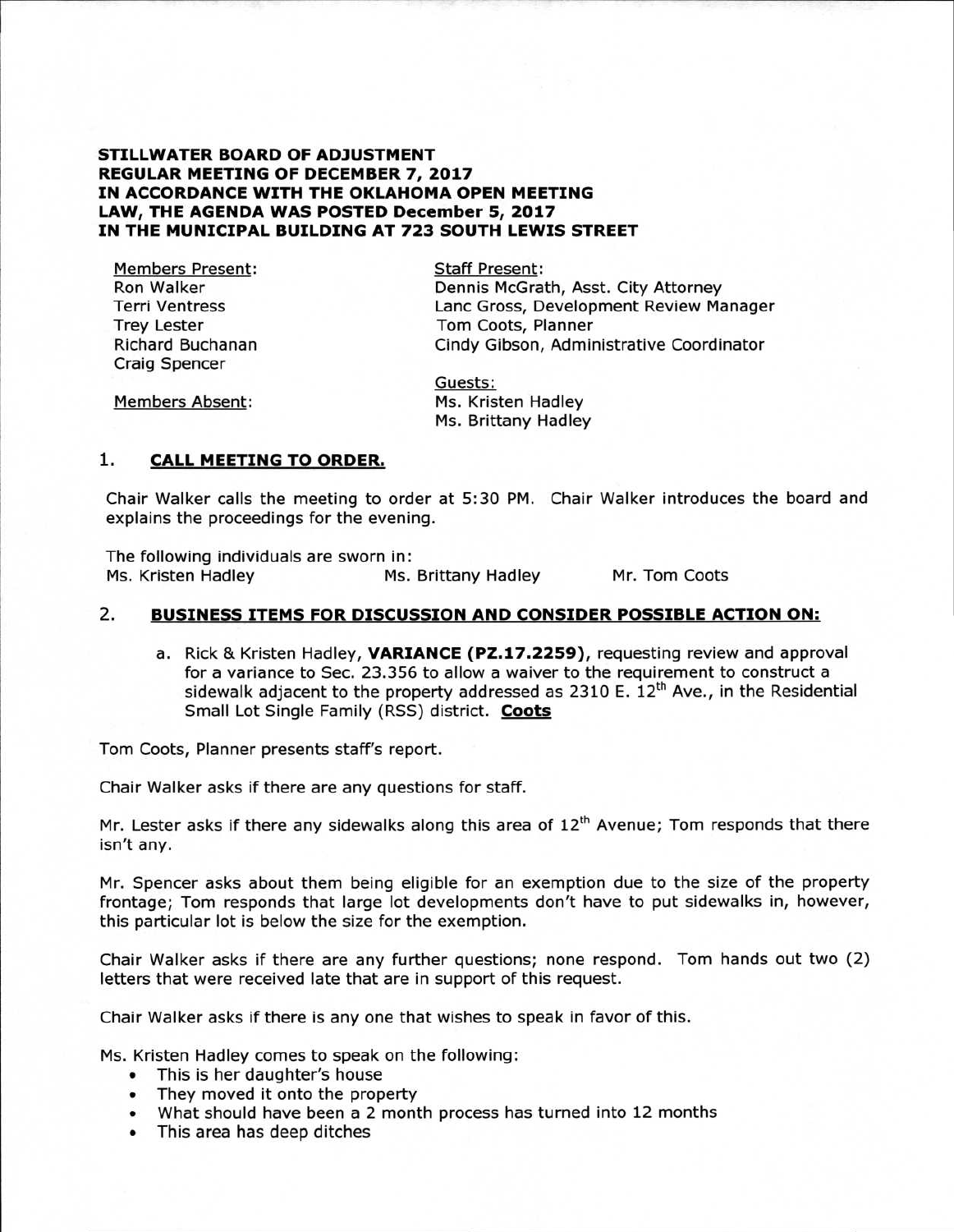- There is no curb
- There is no sanitary sewer
- Would be hard to make the ditches work so that the sidewalk could be installed

Mr. Buchanan asks if they thought anyone would benefit from the installation of the sidewalk; Ms. Hadley responds no, that it would draw some unwanted attention to the location.

Chair Walker asks if there is any one else that wishes to speak in favor; none respond. Chair Walker asks if there is any one that wishes to speak in opposition; none respond. Chair Walker asks if there are any additional comments from staff.

Tom presents the criteria and alternatives.

Mr. Buchanan asks whether or not this sidewalk would impact drainage. Mr. Buchanan comments about the drainage box just west of this property and how if sidewalk is installed in this area without proper design and consideration, it will exasperate the drainage issue. Tom states that he isn't sure if he can agree or disagree with the statement.

Chair Walker asks if there any more questions for staff; none respond. Chair Walker asks for Board discussion.

Mr. Lester states that he doesn't see an issue with but trying to define the hardship.

Mrs. Ventress discusses an option of applying a conditional approval stating that if sidewalk was installed in the future then the property owner could install it at that time; Mr. Dennis McGrath, Assistant City Attorney advises that this conditional approval is an option.

Board discussion is held about a piece of sidewalk looking funny and at this time, doesn't severe any purpose but someday, this area will develop and sidewalk will need to be installed; the 5 to 6 foot fall on the road sides of this area; the hardship is forcing someone to do something that is unnecessary; and aside from the cost of it, it just isn't necessary; the code is written to address a more intense development that is progressive and there isn't thing intense or progressive in this area; the owner stating that when sidewalks are constructed in this area or when the area further develops, then they will build their sidewalk; peculiar because it's on a dead end street adjacent to the city limits; granting the request won't cause detriment but not granting of the request could cause detriment and impact the drainage.

**Mr. Buchanan moved, Mrs. Ventress seconded to approve the request from the requirement to build the sidewalk for the frontage on the property addressed as 2310 E. 12th Avenue based upon the fact that it would cause an unnecessary hardship on the applicant based upon the fact that it's not needed or will not be used there and there is no reason to build it; it is peculiar because it's on a dead end street and is the boundary of the city limits; no sidewalk causes no detriment to the public good but sidewalk could impair drainage; and it is the minimum relief would be to not require them to build it.** 

| <b>Roll Call:</b> | Walker | <b>Ventress</b> | Lester | Buchanan   Spencer |     |
|-------------------|--------|-----------------|--------|--------------------|-----|
|                   | Yes    | Yes             | Yes    | Yes                | Yes |

Time: 22 Minutes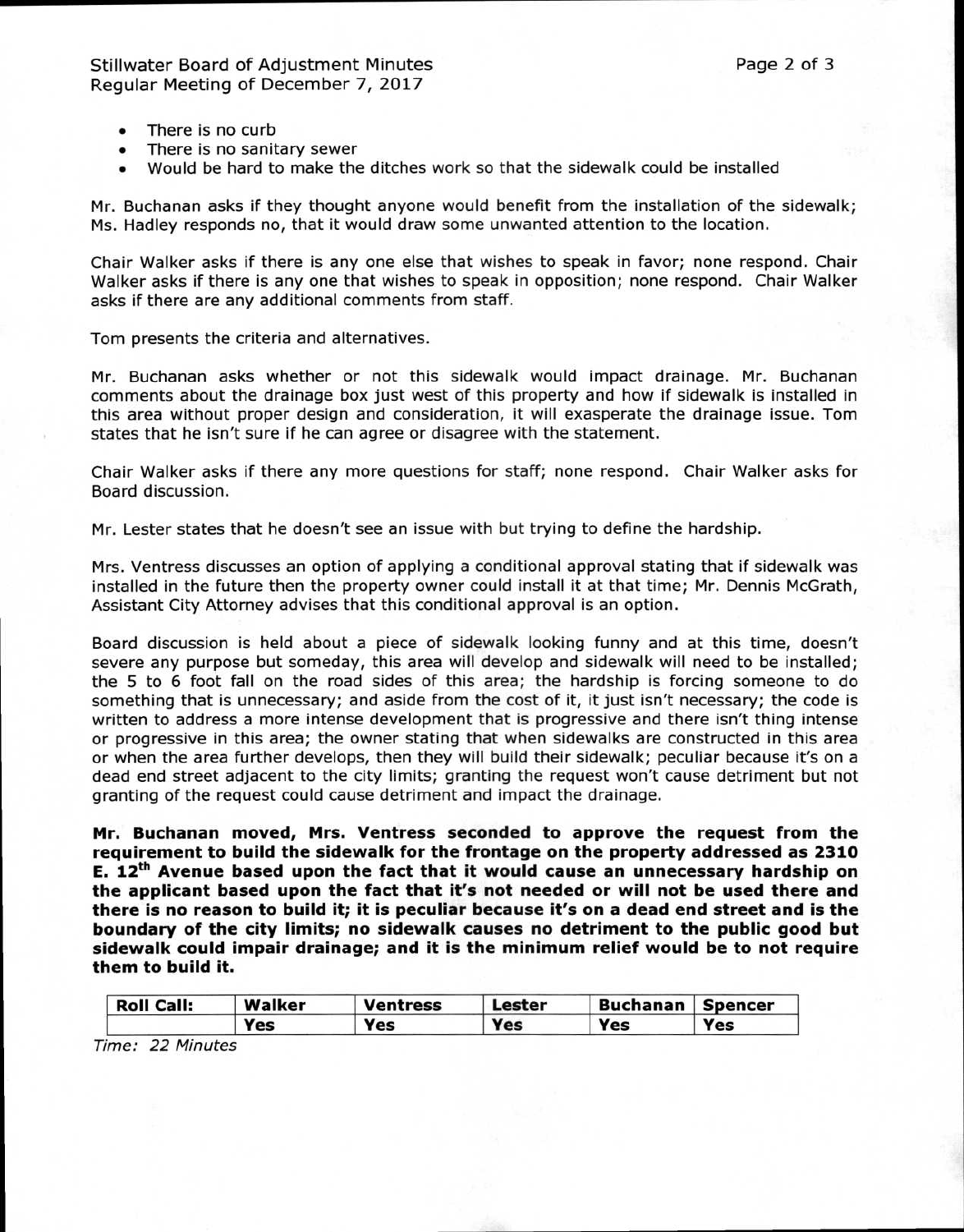# **3. MISCELLANEOUS ITEMS FROM STAFF FOR DISCUSSION AND POSSIBLE ACTION:**

a. Next regular meeting is scheduled for January 4, 2018.

#### **4. ADJOURNMENT**

This regular meeting of the Board of Adjustment adjourned with all members in attendance in agreement at approximately 5:52p.m.

Prepared by - Cindy Gibson, Admin. Coordinator

Approved by:

Stillwater Board of Adjustment